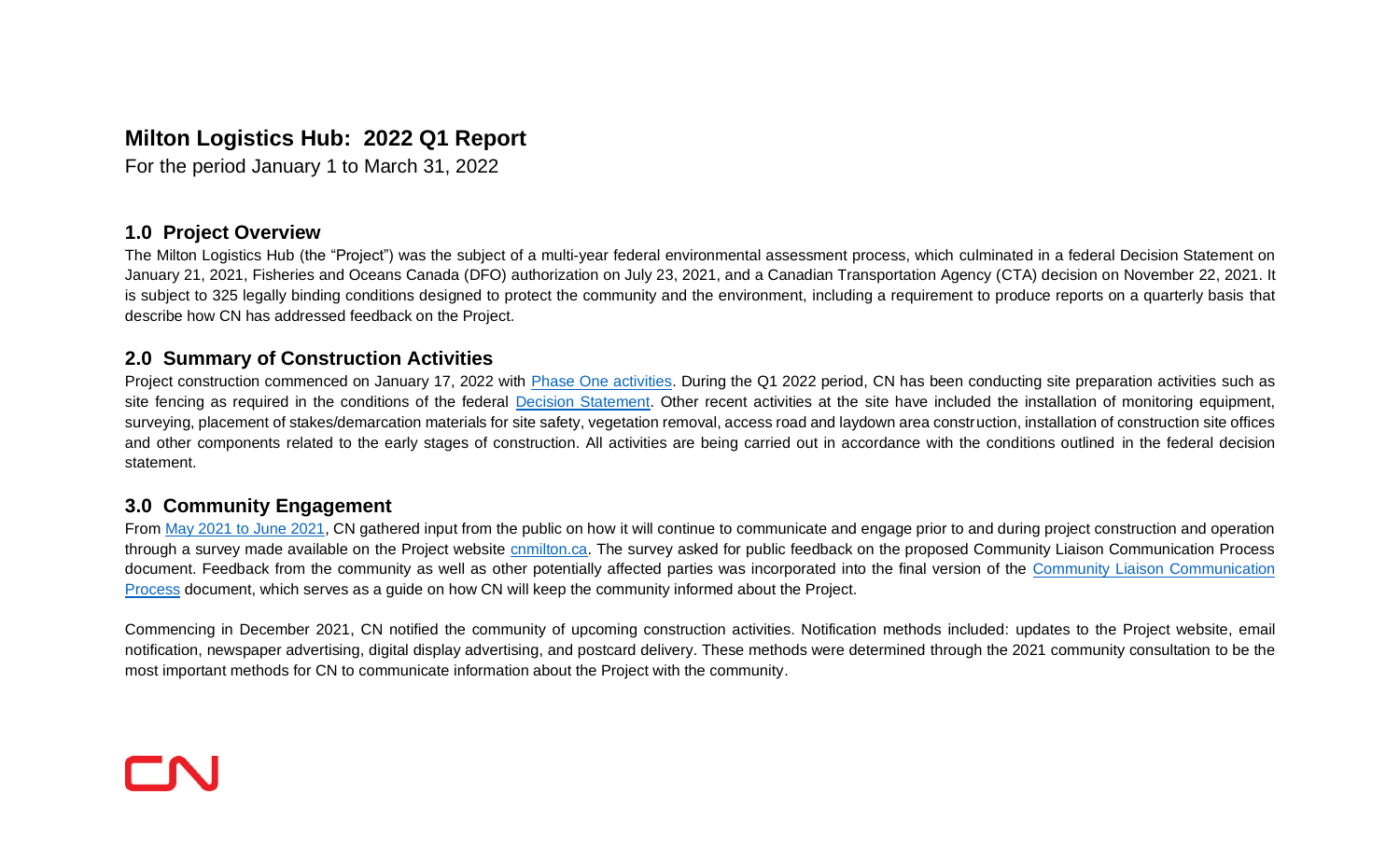CN also initiated the [Community Consultation Committee](https://cnmilton.com/community-consultation-committee-established-to-further-two-way-communication-on-the-cn-milton-logistics-hub/) in 2021, led by two [independent, third-party co-facilitators.](https://cnmilton.com/cn-appoints-independent-facilitators-to-lead-community-feedback-forum/) The Committee met three times during Q1 2022: two regular meetings were held on January 27 and March 3 and a site tour took place on March 31. Due to the global health pandemic, regular Committee meetings have occurred virtually.

#### **3.1 Community Consultation Committee Meetings**

Topics covered at the January 27 and March 3 Community Consultation Committee meetings included: terminal-generated truck traffic, general traffic modelling, regulatory compliance and enforcement, terminal design, effectiveness of Committee discussions, and communication methods with the wider community.

#### **3.2 Community Consultation Committee Site Visits**

On March 31, Community Consultation Committee members participated in a site tour of the Milton Project site. Informal discussions during the site tour included stages of construction, vegetation removal, wetland construction, natural habitat enhancements, and heritage maintenance and reuse.

Committee members who had not previously visited CN's Brampton Intermodal Terminal\* also toured the facility on March 31. Informal discussions included CN's electric truck pilot project, the contrast between the Brampton and Milton sites, including learnings applied to the design and function to the new Milton site and continuous improvements to the current Brampton facility.



Committee members expressed an interest in future visits to the Milton site throughout different phases of construction.

*\* Community Consultation Committee members toured CN's Brampton Intermodal Terminal on October 23, 2021. CN arranged the March 31 tour for Committee members who were unable to attend or had not joined the Committee at the time.*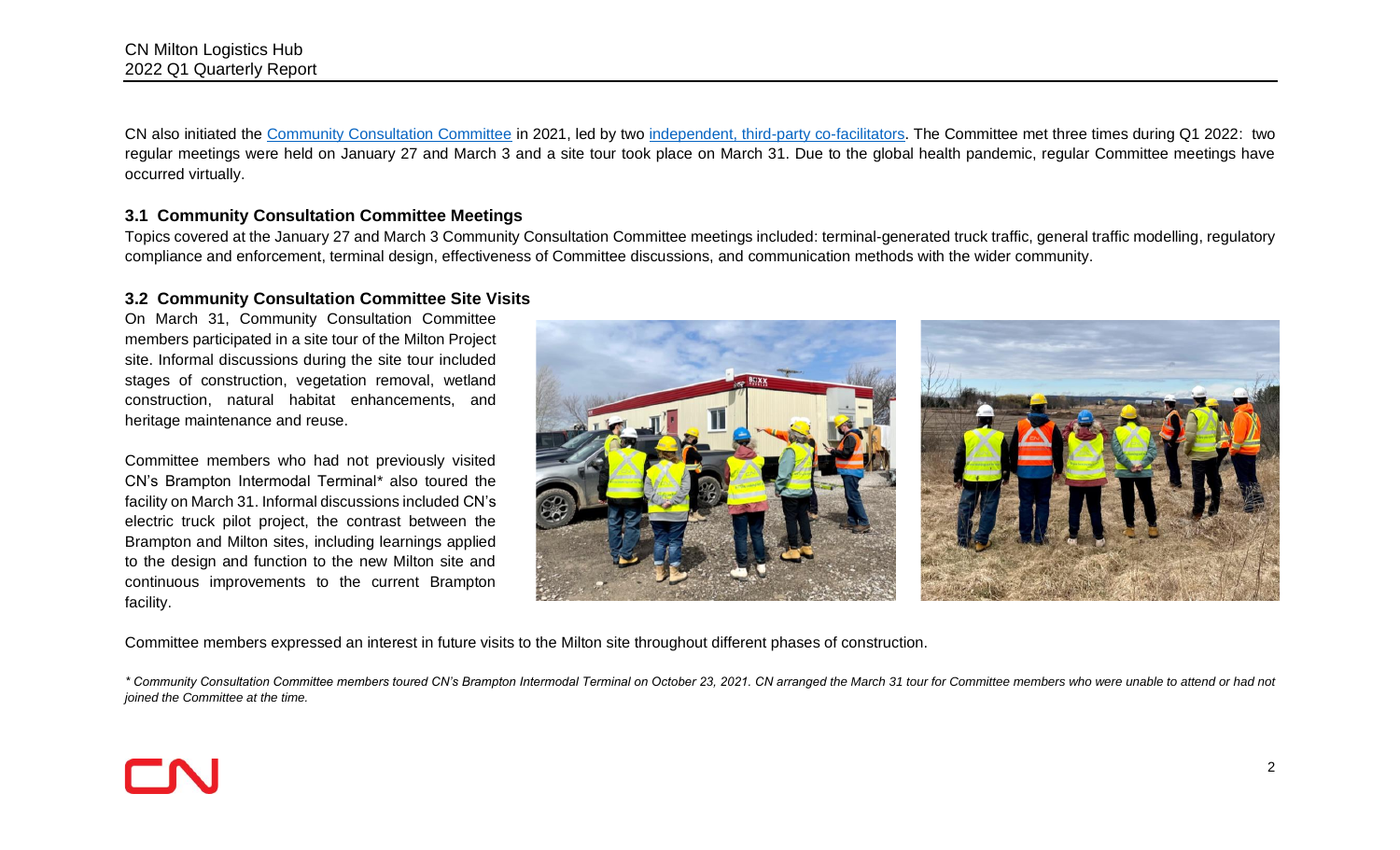## **4.0 Indigenous Consultation**

CN continues to meet regularly with the Mississaugas of the Credit First Nation (MCFN) through a working group that was established to share project information, and to identify ongoing economic opportunities on the project and within CN's operating area.

CN meets regularly with the Huron Wendat Nation (HWN) to share updates on the project, including highlighting any potential economic opportunities.

A representative of the HWN is a member of the Community Consultation Committee. MCFN and Six Nations of the Grand River have standing invitations to participate in the Community Consultation Committee, such as becoming a regular member of the Committee, attend Committee meetings, or present to the Committee.

All three Nations are actively participating in field monitoring work.

# **5.0 CN Milton Website Postings**

The following documents were posted to or updated on the CN website during this reporting quarter:

#### **Project Documents:**

- [Condition Compliance Schedule \(15.1\)](https://cnmilton.com/wp-content/uploads/2022/04/condition-15.1-condition-schedule_first_update_20220211.pdf)
- [Construction Schedule \(15.2\)](https://cnmilton.com/wp-content/uploads/2022/04/mlh-iaac-15.2-schedule-march-2022-update.pdf)
- [Noise Communication Protocol](https://cnmilton.com/wp-content/uploads/2022/04/cn_mlh_noise_communication_protocol-final-may-2021.pdf)
- [Accidents and Malfunctions Communication Plan –](https://cnmilton.com/wp-content/uploads/2022/03/cn_mlh_accidents_and_malfunctions_comms_construction.pdf) Construction
- [Archaeological and Cultural Resources Protection Plan](https://cnmilton.com/wp-content/uploads/2022/04/cn_mlh_arch_resources_protection_plan_20220214_fin_redacted.pdf)

## **Follow-up Programs:**

- [Acoustic Environment Follow-up Program](https://cnmilton.com/wp-content/uploads/2022/03/cn_mlh_acoustic_environment_fup.pdf)
- **[Air Quality Follow-up Program](https://cnmilton.com/wp-content/uploads/2022/03/cn_mlh_air_quality_fup.pdf)**
- [Country Foods Follow-up Program](https://cnmilton.com/wp-content/uploads/2022/03/cn_mlh_country_foods_fup.pdf)
- [Cultural Heritage Documentation –](https://cnmilton.com/wp-content/uploads/2022/03/cn_mlh_cultural_heritage_5269_tremainerd_report.pdf) 5269 Tremaine Road
- [Fish and Fish Habitat Follow-up Program](https://cnmilton.com/wp-content/uploads/2022/03/cn_mlh_fish_fish-habitat_fup.pdf)
- [Groundwater Follow-up Program](https://cnmilton.com/wp-content/uploads/2022/03/cn_mlh_groundwater_fup.pdf)
- [Lighting Follow-up Program](https://cnmilton.com/wp-content/uploads/2022/03/cn_mlh_lighting_fup.pdf)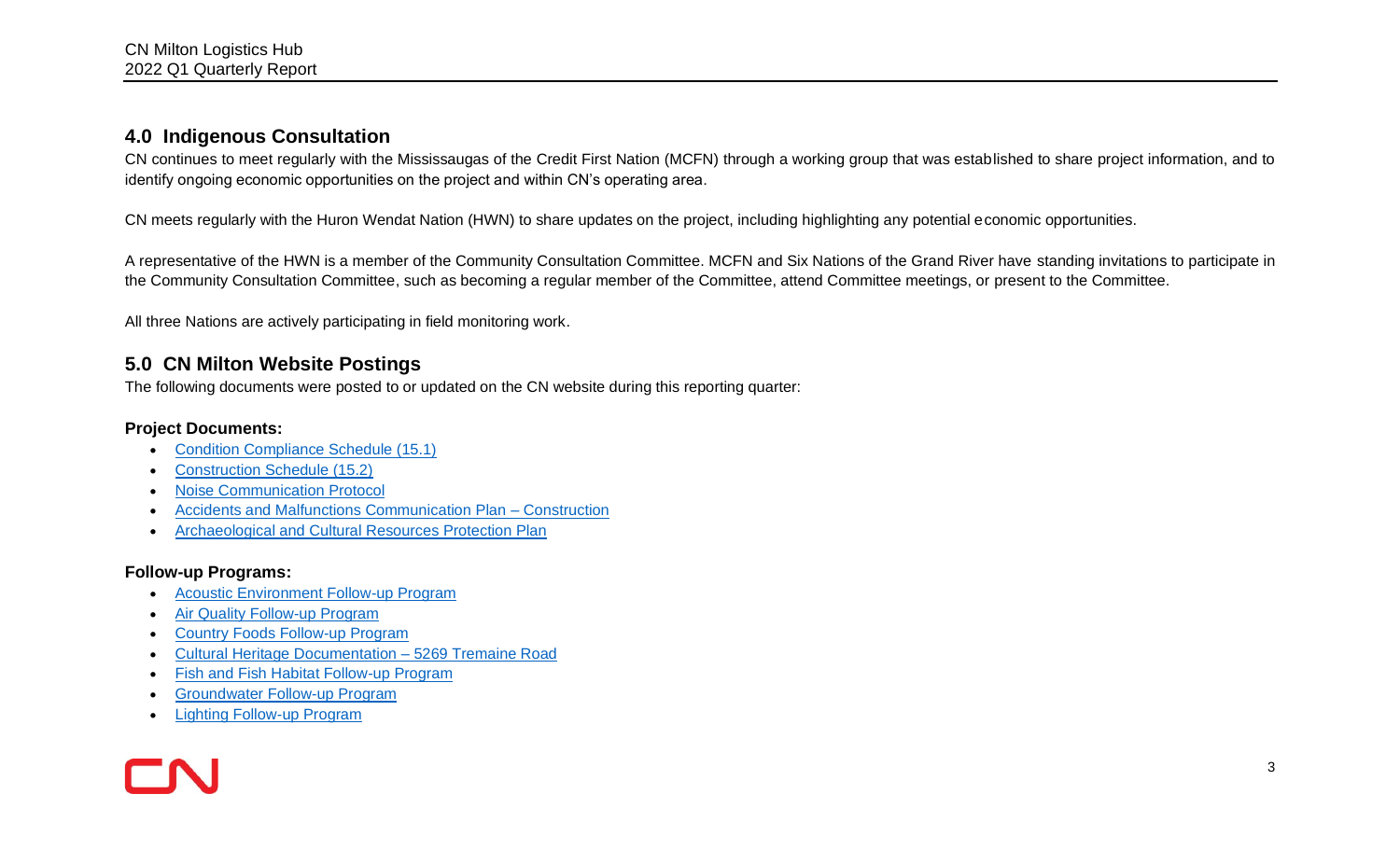- [Progressive Reclamation Follow-up Program](https://cnmilton.com/wp-content/uploads/2022/03/cn_mlh_progressive-reclamation_fup.pdf)
- [Surface Water Quality and Quantity Follow-up Program](https://cnmilton.com/wp-content/uploads/2022/03/cn_mlh_surface_water_quality_and_quantity_fup.pdf)
- [Wetlands Follow-up Program](https://cnmilton.com/wp-content/uploads/2022/03/cn_mlh_wetlands_fup.pdf)
- [Wildlife Management and Connectivity Plan](https://cnmilton.com/wp-content/uploads/2022/03/cn_mlh_wildlife_management_and_connectivity_fup.pdf)

#### **Heritage Maintenance and Reuse Reports**

- [Heritage Report 4393 Tremaine Road](https://cnmilton.com/wp-content/uploads/2022/04/rpt_60844_chpmrp_4393-tremaine_20211015_fnl.pdf)
- [Heritage Report 5193 Tremaine Road](https://cnmilton.com/wp-content/uploads/2022/04/rpt_60844_chpmrp_5193-tremaine_20211015_fnl.pdf)
- [Heritage Report 5269 Tremaine Road](https://cnmilton.com/wp-content/uploads/2022/04/rpt_60844_chpmrp_5269-tremaine_20211015_fnl.pdf)
- [Heritage Report 5381 Tremaine Road](https://cnmilton.com/wp-content/uploads/2022/04/rpt_60844_chpmrp_5381-tremaine_20211015_fnl.pdf)

#### **Fisheries Offsetting Plans**

- [Channel Design and Offsetting Drawings](https://cnmilton.com/wp-content/uploads/2022/04/channel-design-and-offsetting-drawings.pdf)
- Culvert 1 [Design Drawings](https://cnmilton.com/wp-content/uploads/2022/04/culvert-1-design-drawings.pdf)
- [Culvert 2A and 2B –](https://cnmilton.com/wp-content/uploads/2022/04/culvert-2a-and-2b-design-drawings.pdf) Design Drawings
- Culvert 7 [Design Drawings](https://cnmilton.com/wp-content/uploads/2022/04/culvert-7-design-drawings.pdf)
- [Fisheries Act Authorization](https://cnmilton.com/wp-content/uploads/2022/04/rdg-approved-faa-serious-harm-15-hcaa-00402-authorization-milton-logistics-hub.pdf)
- [Fisheries Act Authorization Letter](https://cnmilton.com/wp-content/uploads/2022/04/rdg-approved-faa-serious-harm-15-hcaa-00402-cover-letter-milton-logistics-hub.pdf)
- [Letter of Intent to Implement Offsetting Measures](https://cnmilton.com/wp-content/uploads/2022/04/rpt_60844_dfo_letter_of_intent_20210521_fin.pdf)

## **Annual Reports**

• [Annual Report 2021](https://cnmilton.com/wp-content/uploads/2022/04/cn_mlh_annual_report_20220329.pdf)

Feedback and comments provided by the Committee members were collected and discussed during the sessions and have been included in the following sections on Feedback and Consideration of Input.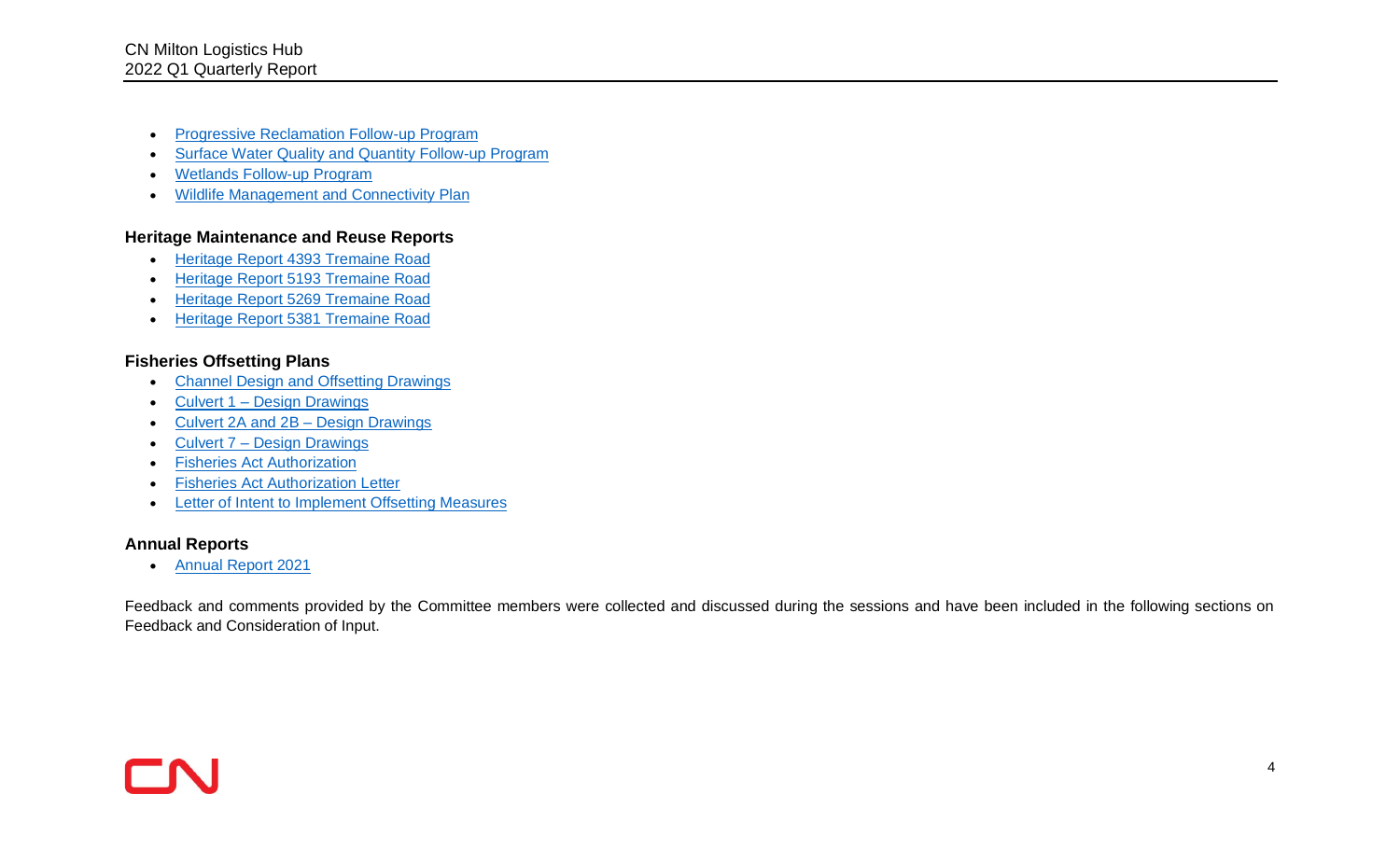# **6.0 Feedback and Consideration of Input**

Per the Community Liaison Communication Plan, 2.2.2., the following methods were available to potentially affected parties and the wider community for providing feedback to CN:

- a) CN Public Inquiry Line
- b) Community Consultation Committee
- c) CNMilton.ca
- d) Emergency Line
- e) Project Information Centre
- f) Local Government Engagement
- g) Social Media
- h) Noise Complaints Protocol

Below is a summary of input received in 2022 Q1 (January through March 2022). The table below summarizes feedback from Potentially Affected Parties into key themes, citing the various sources of that feedback, and describes how CN has considered and addressed feedback. Per Condition 4.9.3, this includes noise complaints received (if any) and any corrective action taken during the reporting quarter relating to noise complaints.

## **6.1 CN's consideration of input from community and stakeholder engagement**

| <b>TOPIC</b>                                                                                                                                                |                                        |                                                                                                                                                                                                                                                                                 |
|-------------------------------------------------------------------------------------------------------------------------------------------------------------|----------------------------------------|---------------------------------------------------------------------------------------------------------------------------------------------------------------------------------------------------------------------------------------------------------------------------------|
| <b>Summary of Topic</b>                                                                                                                                     | <b>Source of Input</b>                 | <b>CN Consideration</b>                                                                                                                                                                                                                                                         |
| 1. Traffic<br>Concerns about basing plans on traffic data<br>prepared early in the process as opposed to                                                    | Community<br>Consultation<br>Committee | CN's traffic modelling as submitted in 2015 for the EIS, was based on data used in<br>Halton Region's Transportation Master Plan, Road to Change 2031. The Halton Region<br>Master Plan included data regarding background growth, population, and employment                   |
| current traffic patterns.<br>Concerns about safety measures on local<br>roads, with a particular concern along routes<br>near the Milton Education Village. |                                        | forecasts.<br>In response to community concerns related to truck traffic since the EIS was submitted<br>in 2015, CN undertook four additional traffic-related studies (further information is<br>provided in response to IR2.33) to collect more information for consideration. |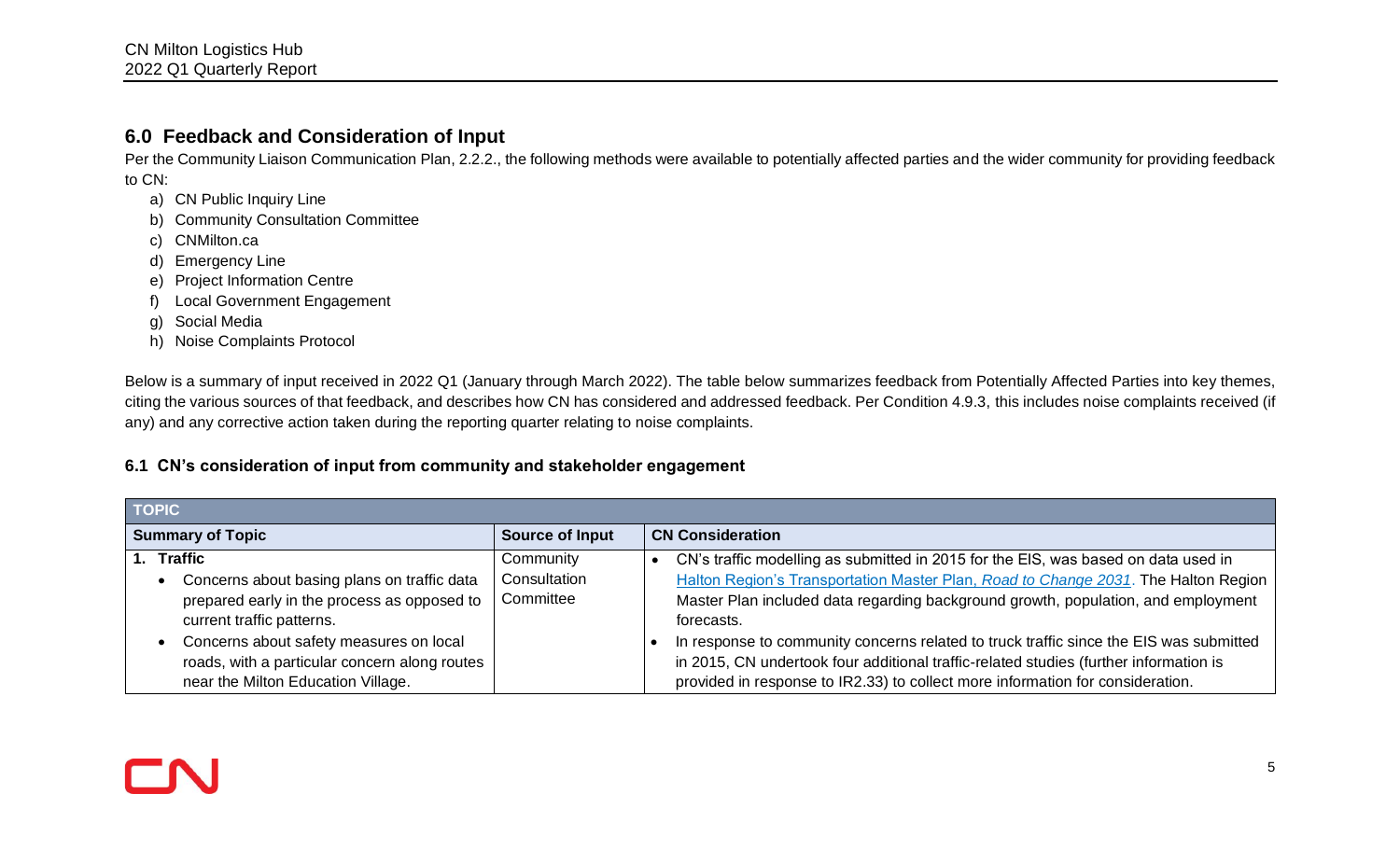| <b>TOPIC</b>                                                                                                                                                                                                                                                                                                                                                                                                        |                 |                                                                                                                                                                                                                                                                                                                                                                                                                                                                                                                                                                                                                                                                                                                                                                                                                                                                                                                                                                                                                                                                                                                                                                                                                                                                                                                                                                                                                                                                                                                                                                                                                                                                                                                                                                                                                                                                                                                                                                                                                                     |
|---------------------------------------------------------------------------------------------------------------------------------------------------------------------------------------------------------------------------------------------------------------------------------------------------------------------------------------------------------------------------------------------------------------------|-----------------|-------------------------------------------------------------------------------------------------------------------------------------------------------------------------------------------------------------------------------------------------------------------------------------------------------------------------------------------------------------------------------------------------------------------------------------------------------------------------------------------------------------------------------------------------------------------------------------------------------------------------------------------------------------------------------------------------------------------------------------------------------------------------------------------------------------------------------------------------------------------------------------------------------------------------------------------------------------------------------------------------------------------------------------------------------------------------------------------------------------------------------------------------------------------------------------------------------------------------------------------------------------------------------------------------------------------------------------------------------------------------------------------------------------------------------------------------------------------------------------------------------------------------------------------------------------------------------------------------------------------------------------------------------------------------------------------------------------------------------------------------------------------------------------------------------------------------------------------------------------------------------------------------------------------------------------------------------------------------------------------------------------------------------------|
| <b>Summary of Topic</b>                                                                                                                                                                                                                                                                                                                                                                                             | Source of Input | <b>CN Consideration</b>                                                                                                                                                                                                                                                                                                                                                                                                                                                                                                                                                                                                                                                                                                                                                                                                                                                                                                                                                                                                                                                                                                                                                                                                                                                                                                                                                                                                                                                                                                                                                                                                                                                                                                                                                                                                                                                                                                                                                                                                             |
| Concerns about the main truck entrance on<br>$\bullet$<br>Britannia Road instead of another road, such<br>as Lower Base Line.<br>Concerns about the southbound truck traffic<br>and the impact on traffic on routes south of<br>the facility, including RR 25 and QEW.<br>Concerns about the accuracy of the<br>$\bullet$<br>passenger car equivalent in the truck traffic<br>calculation in the traffic modelling. |                 | The analysis found that the terminal would be a low-density traffic generator would not<br>likely change with new modelling and the net impact on traffic and traffic operations<br>would be small.<br>In agreement with CN, Committee Co-Facilitators invited Halton Region to speak to the<br>Committee to discuss traffic modelling and provide any updates to the data. The Co-<br>Facilitators are currently in discussion with Halton Region about taking this forward.<br>The analysis found that truck volume along Tremaine Road would be relatively low,<br>$\bullet$<br>with one truck approximately every three minutes at peak times. As roads are the<br>responsibility of Halton Region and the Town of Milton (Tremaine Road is the<br>responsibility of Halton Region), anything CN does to improve road safety would in<br>collaboration with the Region or the Town.<br>The truck entrance is proposed to be located on Britannia Road, which is currently<br>being upgraded to a six lane Regional arterial road designed to accommodate goods<br>movement. CN moved the access road for trucks to Britannia Road from Tremaine<br>Road based on early community feedback. Lower Base Line is a Town road that is not<br>designed to accommodate goods movement, nor does the Town have plans to upgrade<br>the road to accommodate goods movement.<br>A small percentage of trips are expected to use Regional Road 25 south of Britannia<br>Road, based on CN's current customer base. It is expected that most traffic flow will be<br>to Highway 401 to the north.<br>Because only Regional arterial roads are connected to the highway network, trucks will<br>only use those roads to travel (e.g., James Snow Parkway, Britannia Road, Steeles<br>Avenue). With or without the pending completion of the Highway 401/Tremaine Road<br>interchange, trucks might use Steeles Avenue, though the percentage would be low<br>due to truck restrictions on connecting roads. CN's mitigation efforts include |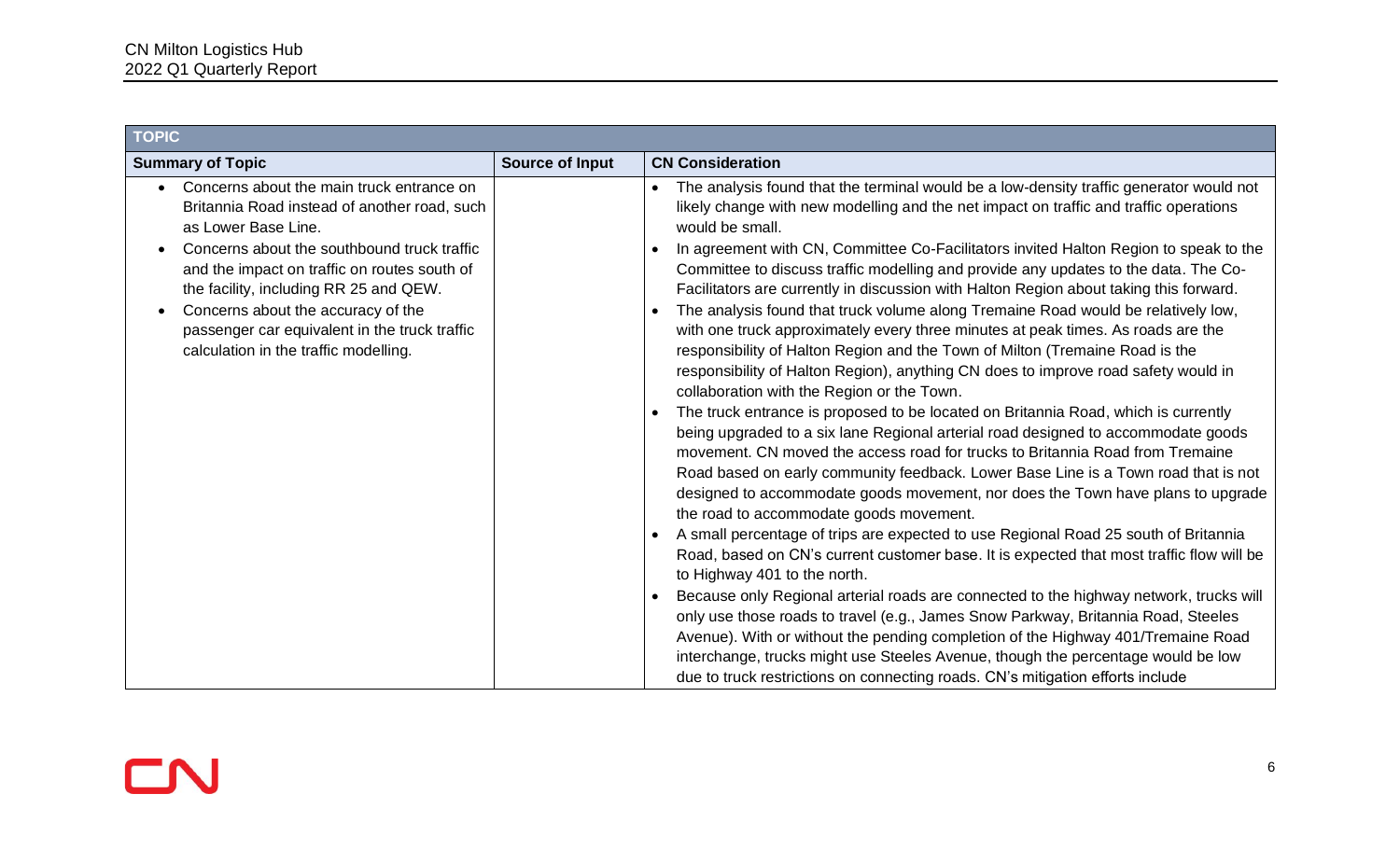| <b>TOPIC</b>                                                                                                                                                                                                                                                      |                                        |                                                                                                                                                                                                                                                                                                                                                                                                                                                                                                                                                                                                                                                                                                                                                                                                                                                                         |
|-------------------------------------------------------------------------------------------------------------------------------------------------------------------------------------------------------------------------------------------------------------------|----------------------------------------|-------------------------------------------------------------------------------------------------------------------------------------------------------------------------------------------------------------------------------------------------------------------------------------------------------------------------------------------------------------------------------------------------------------------------------------------------------------------------------------------------------------------------------------------------------------------------------------------------------------------------------------------------------------------------------------------------------------------------------------------------------------------------------------------------------------------------------------------------------------------------|
| <b>Summary of Topic</b>                                                                                                                                                                                                                                           | <b>Source of Input</b>                 | <b>CN Consideration</b>                                                                                                                                                                                                                                                                                                                                                                                                                                                                                                                                                                                                                                                                                                                                                                                                                                                 |
|                                                                                                                                                                                                                                                                   |                                        | recommending maintaining weight restrictions on Bronte Steet North to prevent trucks<br>following that route.<br>In consultation with traffic experts, peak hour traffic is the standard metric for traffic<br>analysis; 382 equivalent car trips in a peak hour was used to assess truck volume.                                                                                                                                                                                                                                                                                                                                                                                                                                                                                                                                                                       |
| 2. Terminal Site Design<br>Interest in terminal site design and the<br>$\bullet$<br>facilities (e.g., rest areas) for drivers.<br>Concern about queuing trucks outside the<br>$\bullet$<br>Milton facility as has been the case outside<br>the Brampton facility. | Community<br>Consultation<br>Committee | CN has shared feedback about the need for sufficient rest areas and facilities for<br>$\bullet$<br>drivers with the terminal design team and with the intermodal division.<br>Work has been undertaken to refine the terminal design to incorporate these<br>$\bullet$<br>suggestions; further details of the updated terminal design to be shared with the<br>Committee when available.<br>Significant efforts have been made to improve the congestion at Brampton and the<br>$\bullet$<br>learnings have been applied to the design of the Milton terminal, for example the<br>terminal was designed with a 1.7km driveway within the terminal to keep waiting trucks<br>off local roads.                                                                                                                                                                            |
| 3. Environmental Impacts<br>Concerns about air quality and greenhouse<br>gas emissions (GHG) resulting from<br>terminal-generated truck traffic.                                                                                                                  | Community<br>Consultation<br>Committee | The impacts to Air Quality were thoroughly assessed as part of the Environmental<br>$\bullet$<br>Assessment process including an assessment of the truck traffic to/from the site and an<br>overall GHG assessment. This information can be found at the following on the IAAC<br>Project website: www.ceaa-acee.gc.ca/050/evaluations/proj/80100<br>For air quality assessment related to GHGs: CEAR #81<br>For air quality assessment related to trucks: CEAR #375; CEAR #613; CEAR #<br>632; CEAR # 647; CEAR # 652; CEAR # 655; CEAR # 680; CEAR # 714; CEAR # 722;<br>CEAR #732.<br>As part of CN's larger sustainability strategy to reduce emissions, CN has launched a<br>pilot program with 50 zero-emission, electric, heavy trucks as part of our intermodal<br>fleet. The live pilot will take place throughout the first half of 2023 in Montreal. Lessons |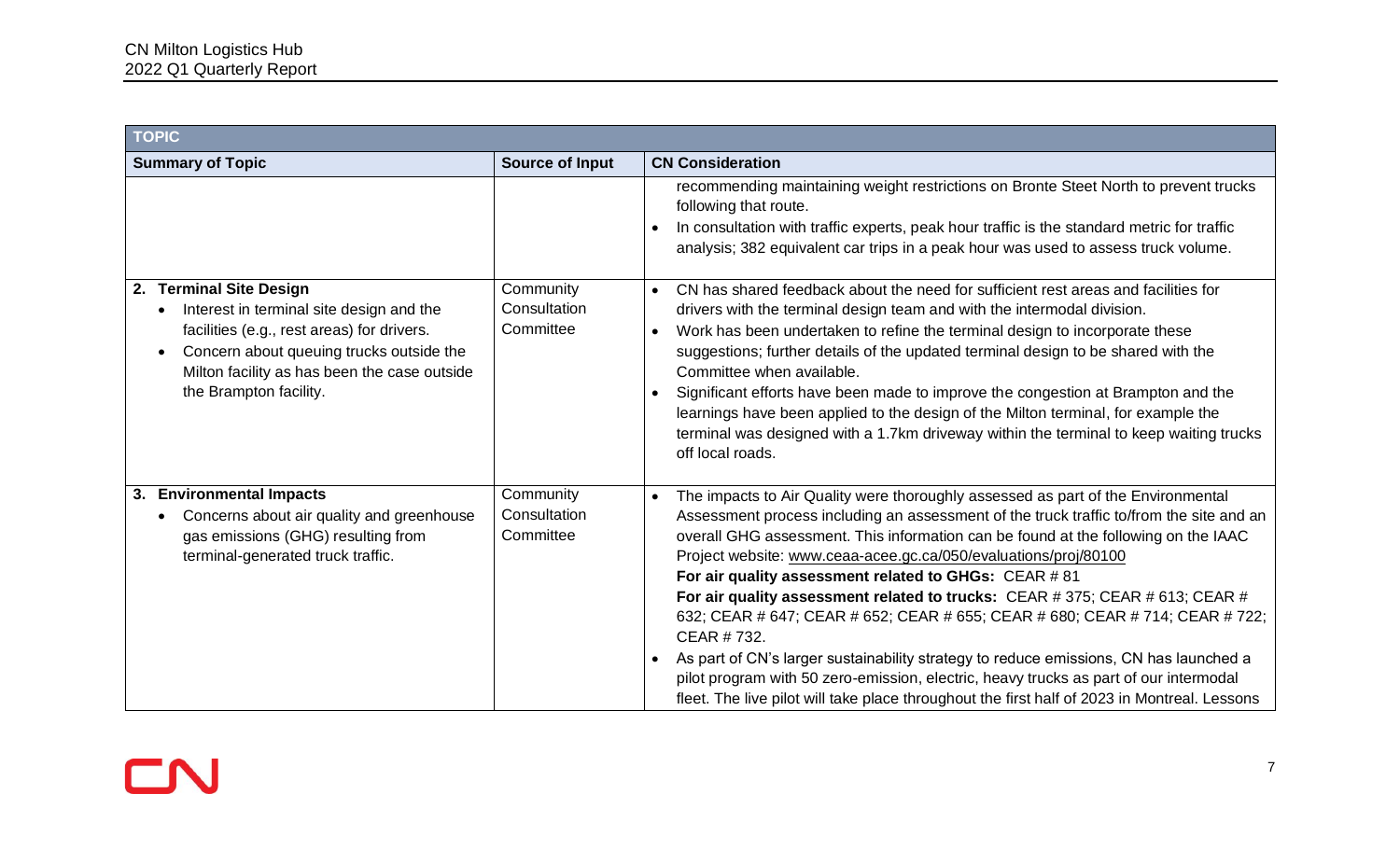| <b>TOPIC</b>                                                                                                                                                                                               |                                        |                                                                                                                                                                                                                                                                                                                                                                                                                                                                                                                                                                                                                   |
|------------------------------------------------------------------------------------------------------------------------------------------------------------------------------------------------------------|----------------------------------------|-------------------------------------------------------------------------------------------------------------------------------------------------------------------------------------------------------------------------------------------------------------------------------------------------------------------------------------------------------------------------------------------------------------------------------------------------------------------------------------------------------------------------------------------------------------------------------------------------------------------|
| <b>Summary of Topic</b>                                                                                                                                                                                    | <b>Source of Input</b>                 | <b>CN Consideration</b>                                                                                                                                                                                                                                                                                                                                                                                                                                                                                                                                                                                           |
|                                                                                                                                                                                                            |                                        | learned throughout this pilot phase will ensure that the trucks and the charging stations<br>are meeting operational requirements and the results will be used to inform and further<br>refine the design for the Milton Logistics Hub.                                                                                                                                                                                                                                                                                                                                                                           |
| 4. Heritage Property Use / Reuse<br>Interest in the handling of and future plans<br>for heritage properties on the site.                                                                                   | Community<br>Consultation<br>Committee | Only one structure on the project site has a heritage designation and the process to<br>$\bullet$<br>manage this site is outlined in Section 11 of the federal decision statement.<br>Not all structures on the site are being removed (only a shed was identified for removal<br>$\bullet$<br>as part of construction).<br>CN welcomes and supports suggestions from the Committee regarding relocation<br>options.<br>CN's plans for property maintenance and reuse for all identified properties are available<br>on cnmilton.ca; updates will be shared as outlined in the Conditions and per the<br>Reports. |
| <b>Biodiversity</b><br>5.<br>Interest in further information on the<br>biodiversity components of Schedule 15.2,<br>noting that perhaps this work dovetails on<br>the interests of other community groups. | Community<br>Consultation<br>Committee | CN welcomes further discussion with the Committee about activities in this area; the<br>$\bullet$<br>Committee will be kept updated about activities during Project Update discussions<br>during meetings.<br>CN is open to explore opportunities for collaboration with local groups, such as<br>information sharing.<br>CN has partnered with Ducks Unlimited for the creation of Bobolink, Eastern<br>$\bullet$<br>Meadowlark and Monarch habitat associated with an additional property secured at the<br>Luther Marsh complex.                                                                               |
| 6. Indigenous Consultation                                                                                                                                                                                 | Community<br>Consultation<br>Committee | At various points during Committee meetings, CN has referred to ongoing consultation<br>activities with Indigenous Groups: Mississaugas of the Credit First Nation, Huron<br>Wendat Nation, Six Nations of the Grand River, and Métis Nation of Ontario.                                                                                                                                                                                                                                                                                                                                                          |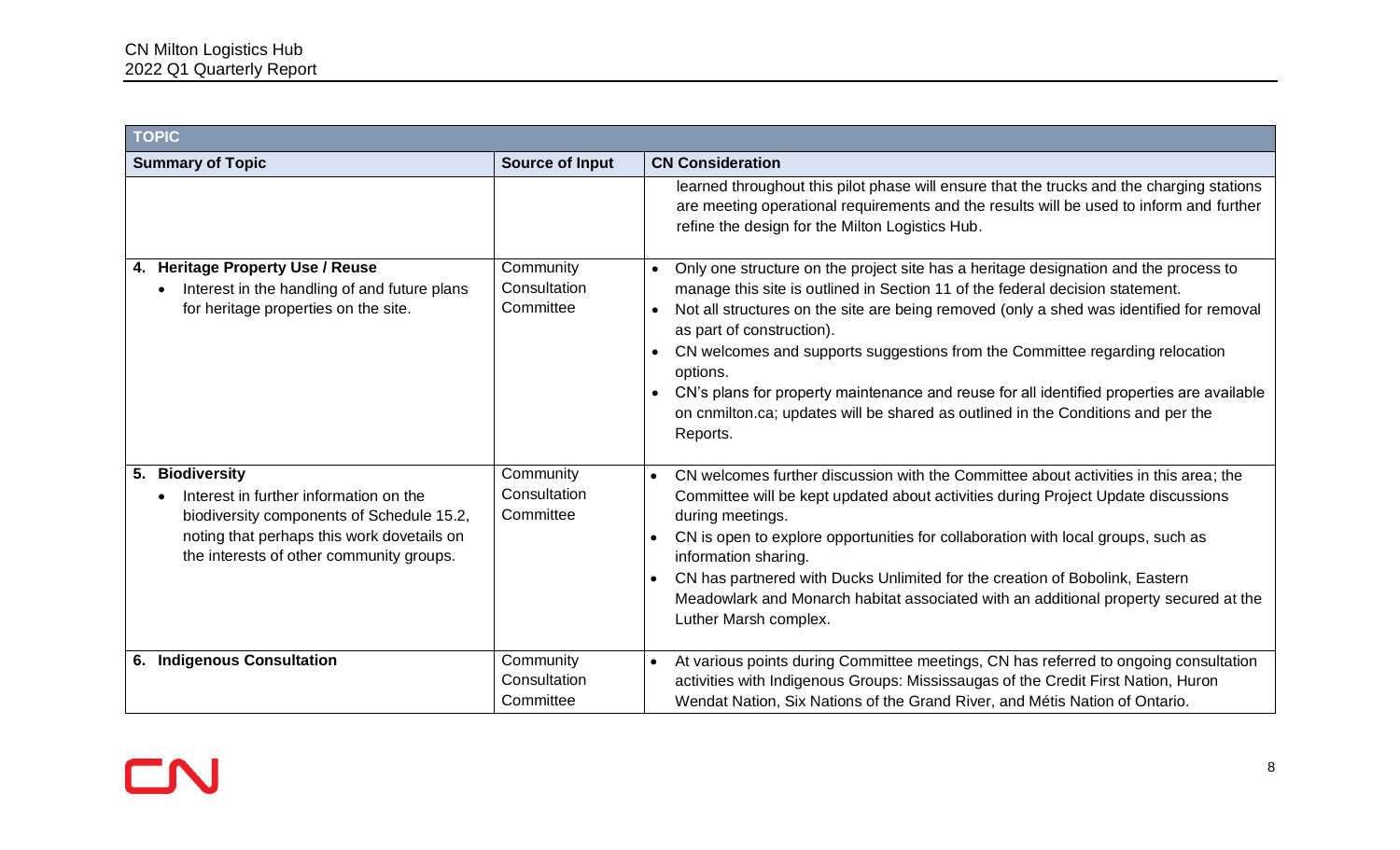| <b>TOPIC</b>                                                                                                                                                                                                                                                       |                                        |                                                                                                                                                                                                                                                                                                                                                                                                                                                                                                                                                                                                                                                                                                                                                                                                                                                                                                                                                                                                                                                                                                                                                                                                                                                                                                                                                                              |
|--------------------------------------------------------------------------------------------------------------------------------------------------------------------------------------------------------------------------------------------------------------------|----------------------------------------|------------------------------------------------------------------------------------------------------------------------------------------------------------------------------------------------------------------------------------------------------------------------------------------------------------------------------------------------------------------------------------------------------------------------------------------------------------------------------------------------------------------------------------------------------------------------------------------------------------------------------------------------------------------------------------------------------------------------------------------------------------------------------------------------------------------------------------------------------------------------------------------------------------------------------------------------------------------------------------------------------------------------------------------------------------------------------------------------------------------------------------------------------------------------------------------------------------------------------------------------------------------------------------------------------------------------------------------------------------------------------|
| <b>Summary of Topic</b>                                                                                                                                                                                                                                            | <b>Source of Input</b>                 | <b>CN Consideration</b>                                                                                                                                                                                                                                                                                                                                                                                                                                                                                                                                                                                                                                                                                                                                                                                                                                                                                                                                                                                                                                                                                                                                                                                                                                                                                                                                                      |
| Interest in Indigenous consultation on this<br>$\bullet$<br>Project and on projects of this size and<br>scale.                                                                                                                                                     |                                        | The April 7, 2022 Committee meeting will include a presentation and discussion on the<br>Huron Wendat Nation's interest in the Milton Logistics Hub and consultation with CN,<br>as well as site monitoring activities throughout all stages of construction.<br>CN has been engaging with Indigenous groups since the earliest stage of the project.<br>Engagement has included ongoing meetings with each individual Nation, Indigenous<br>participation at CN open houses and CN involvement at community open houses.<br>In addition to ensuring meaningful opportunities for Indigenous communities to provide<br>$\bullet$<br>input and feedback on the Project, CN remains committed to facilitating economic<br>opportunities with the goal of advancing reconciliation with local Indigenous<br>communities. One example of this is through the Request for Proposal (RFP) process<br>in which CN included a requirement for bidders to demonstrate how First Nations would<br>participate in the construction of the Project. In designing the procurement approach to<br>the RFP, CN met with each Indigenous community to review the approach, gather their<br>input on the approach and the RFP language and to confirm contact information for<br>each Nation so contractors could engage directly with the Nations in the development<br>of their submission. |
| 7. Community Engagement<br>Concern about whether new home buyers in<br>$\bullet$<br>the area are adequately informed about the<br>Project.<br>Concerns that CN has not engaged directly<br>$\bullet$<br>with adjacent properties about construction<br>activities. | Community<br>Consultation<br>Committee | CN is exploring placing a sign on the property announcing the Project with contact<br>$\bullet$<br>information about how to obtain further information.<br>A representative from the residential builder nearest the property has joined the<br>$\bullet$<br>Community Consultation Committee to learn about the neighboring project and to offer<br>insights about developer disclosures.<br>CN placed print and digital advertisements in the Canadian Champion and<br>$\bullet$<br>InsideHalton.com and delivered notification postcards via Canada Post to 9,000<br>neighboring residences in June 2021 as part of the Community Liaison Communication                                                                                                                                                                                                                                                                                                                                                                                                                                                                                                                                                                                                                                                                                                                   |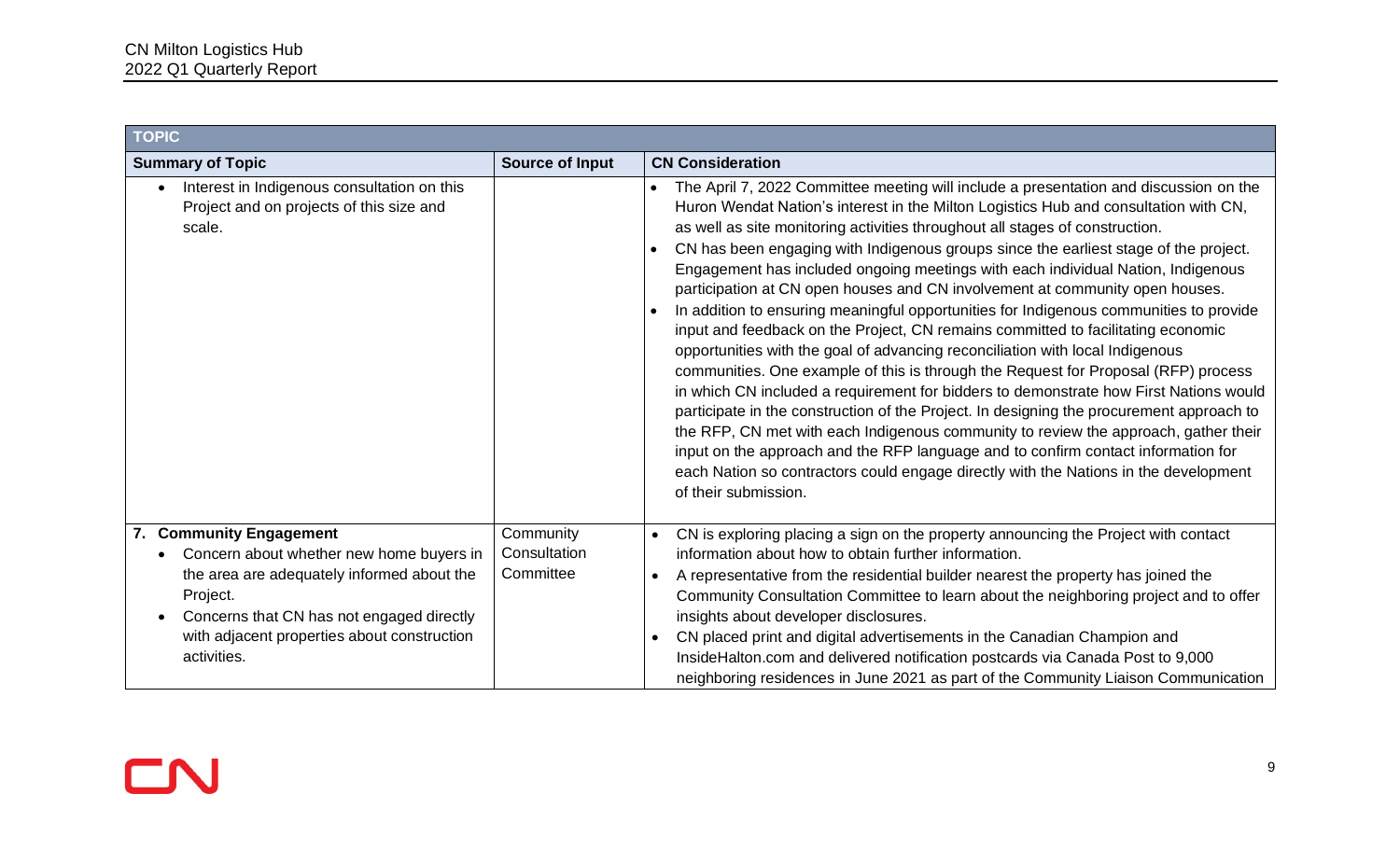| <b>TOPIC</b>                                                                                                                                                                                                                                                                                               |                                        |                                                                                                                                                                                                                                                                                                                                                                                                                                                                                                                                                                          |
|------------------------------------------------------------------------------------------------------------------------------------------------------------------------------------------------------------------------------------------------------------------------------------------------------------|----------------------------------------|--------------------------------------------------------------------------------------------------------------------------------------------------------------------------------------------------------------------------------------------------------------------------------------------------------------------------------------------------------------------------------------------------------------------------------------------------------------------------------------------------------------------------------------------------------------------------|
| <b>Summary of Topic</b>                                                                                                                                                                                                                                                                                    | <b>Source of Input</b>                 | <b>CN Consideration</b>                                                                                                                                                                                                                                                                                                                                                                                                                                                                                                                                                  |
|                                                                                                                                                                                                                                                                                                            |                                        | Process (the "Process"). Survey responses on best methods to engage with the<br>community were incorporated into the final version of the Process.<br>CN agreed to look into other ways to engage with the community and impacted<br>$\bullet$<br>residents and welcomes continued feedback from the Committee and the wider<br>community on ways to engage with the community.<br>CN agreed to explore an outreach plan specifically for neighboring residences directly<br>$\bullet$<br>impacted by construction and the Project (e.g., review of plan and documents). |
| 8. Area Development<br>Interest in CN's direct contact with area<br>$\bullet$<br>developers regarding restrictive covenants<br>to residences to mitigate impacts of the<br>Project, such as triple pane windows.                                                                                           | Community<br>Consultation<br>Committee | CN has had conversations with some area developers and referred the developers to<br>$\bullet$<br>guidelines established by Federation of Canadian Municipalities (FCM) and the Railway<br>Association of Canada (RAC) for developments in close proximity to rail lines, which<br>identify mitigation measures relative to how close they are to the rail line; developers<br>follow these guidelines and some have had discussions with CN about plans for the<br>site.                                                                                                |
| 9. Pre-Construction Site Work<br>Concern about the removal of trees and<br>$\bullet$<br>bushes as part of the site preparation<br>activities.                                                                                                                                                              | Community<br>Consultation<br>Committee | Per Schedule 15.2, vegetation (trees and bushes) removal program commenced in<br>$\bullet$<br>Phase 1; it is a targeted removal plan that intends to preserve what can be preserved<br>and removing only what is necessary for immediate construction respecting timing<br>windows for nesting birds.                                                                                                                                                                                                                                                                    |
| <b>10. Committee Format and Effectiveness</b><br>Interest in site visits for newer Committee<br>$\bullet$<br>members as well as to gain a firsthand look<br>at the site with preliminary construction<br>activity.<br>Interest in opportunities for Committee<br>members to offer their insight as subject | Community<br>Consultation<br>Committee | CN organized a small group tour of the Brampton Intermodal Terminal for Committee<br>members unable to attend the formal tour in October 2021. This was followed by a<br>larger group site visit to two vantage points to discuss preliminary construction activity.<br>CN has made available drone video footage of the Project site to Committee<br>members; continued scheduled drone videos will be captured throughout the duration<br>of the construction of the Project, which will be shared with Committee members.                                             |